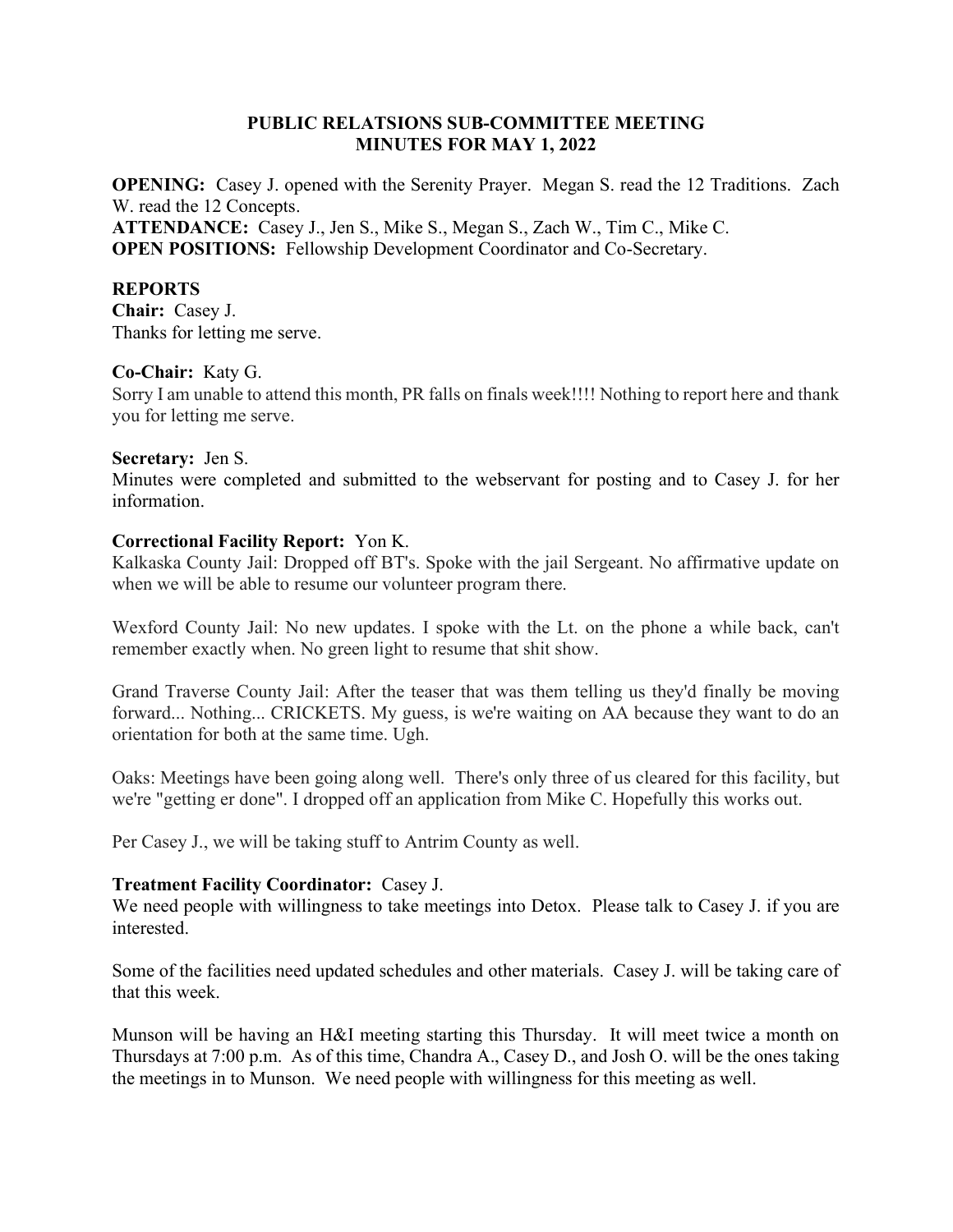## Fellowship Development Coordinator: Mike C.

I will be stepping down from this position.

Webservant: Megan S.

Hi P.R. fam- Megan S. and Mike C., keepin' it clean!

Here are the most recent happenings and changes to our N.W.M.A.N.A. website for the past month:

 The April 2022 PR minutes have been received and posted to the website. I am still awaiting Areas April minutes and will posted them when I receive them from our Area secretary.

 The only flyer that has been added to the site this month is the Retreat Garage Sale. All past event flyers have been removed from the Upcoming Events gallery on the home page and also moved from the Upcoming Events folder to the Past Event Flyers folder.

 In the last month we have received no area emails. We did receive one message via our FB Messenger from someone looking for meetings in Gladwin and they were given that areas meetings list and directed to that areas website for further information.

 I am still awaiting an email response from Kevin G. downstate in regards to having our areas name corrected on the regional website (Northwestern instead of Northwest) and an update of getting our UpNorthNa.org redirect to present in a mobile format when using a mobile device. I will update the subcommittee when I receive a response from him.

 I am continuing to update the "Area Announcements" section on the very top of our homepage as needed for emergent area updates. I have added the call for willingness from men and women to take in meetings at Munson and have listed Chandra A. as the current contact to get involved. Can we please add this topic to New Business as it sounds like this should fall under the Treatment Facility Coordinator of PR instead of being facilitated by individual addicts in the fellowship?

 I have removed the zoom/hybrid information for PR under the Service Committees section of our homepage as no subcommittees are offering hybrid at this time. The information has been saved for the future just in case we have a second apocalypse.

 Due to the Activities Subcommittee falling on Mother's Day this year the committee has decided to cancel the meeting for the month. This has been reflected in the Area Announcements section and has also been removed from our Upcoming Events Calendar.

 The JFTBTB hybrid icon in the Zoom Meetings section of the homepage has been updated to the meetings new start time of 7:30pm.

 I want to thank Casey J. for sharing a bunch of information from the past months Area Service Committee meeting directly to me so that our website can reflect the most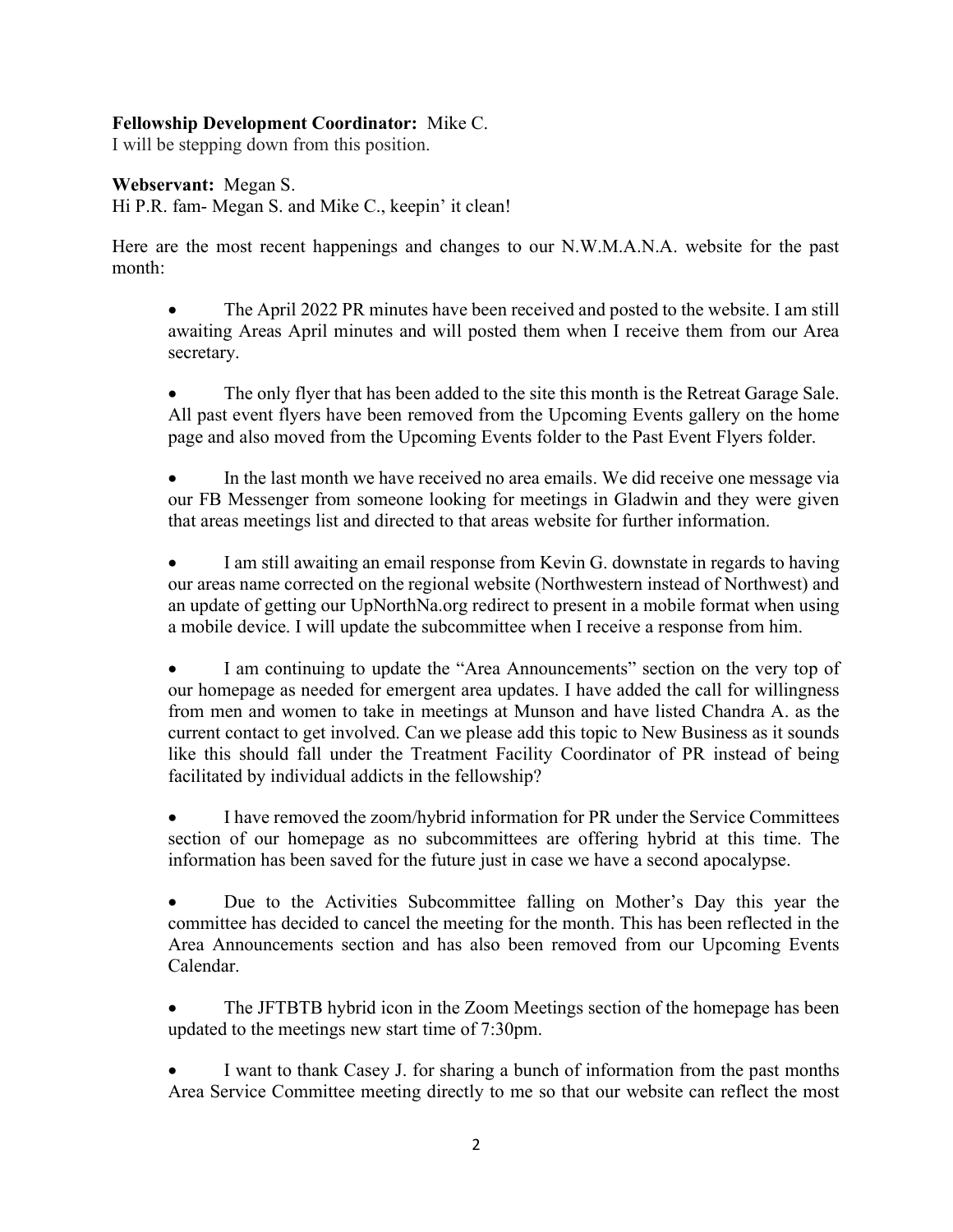current changes of our Area. This makes my job as the webservant much more efficient and removes a lot of wasted time spent hunting down Area information to post. Thanks you Casey!

It's Spring and IT'S O.K. TO BE CLEAN!!

Thank you for letting us serve, Megan S. And Mike C. WebServant & Co-WebServant

## Schedule Coordinator: Jen S.

I was contacted by the Regional webservant, Patti K., who informed me that due to a glitch between the BMLT schedule program and the NAWS app, I needed to remove all "unpublished" meetings from BMLT. This has been done.

I changed the location of the Lean on Me meeting in Cadillac and added their new Saturday and Sunday meeting times to the schedule.

I was directed by Area to add the new Baldwin meeting to the schedule. That has been done.

Thanks for letting me serve.

## Phone Line Coordinator: Katy G.

Hello family, we have had no calls this month but as always I am grateful to be of service. Thank you!!!

Mike C., Jeff L., and Megan S. have expressed interest in being trained for the phone line.

### Community Outreach Coordinator: Jeff L.

Hello friends,

It has been a quiet month for community outreach. Not much to report this month. I will coordinate with Adam for another 75 pamphlets of schedules, Am I an Addict and the third one (the name of which is escaping me at the moment sorry) so that I can make some rounds and make sure we have a presence in the places that would be beneficial. Please let me know what else I can do to be of service.

Love you bunches!

### OLD BUSINESS

- 1. Updated phone lists for the treatment centers. Mike C. has updated the men's list. He will share it with John W. Megan S. will work on updating the women's list.
- 2. Literature Donation. Freedom Group has donated 7 books to be used for jails.